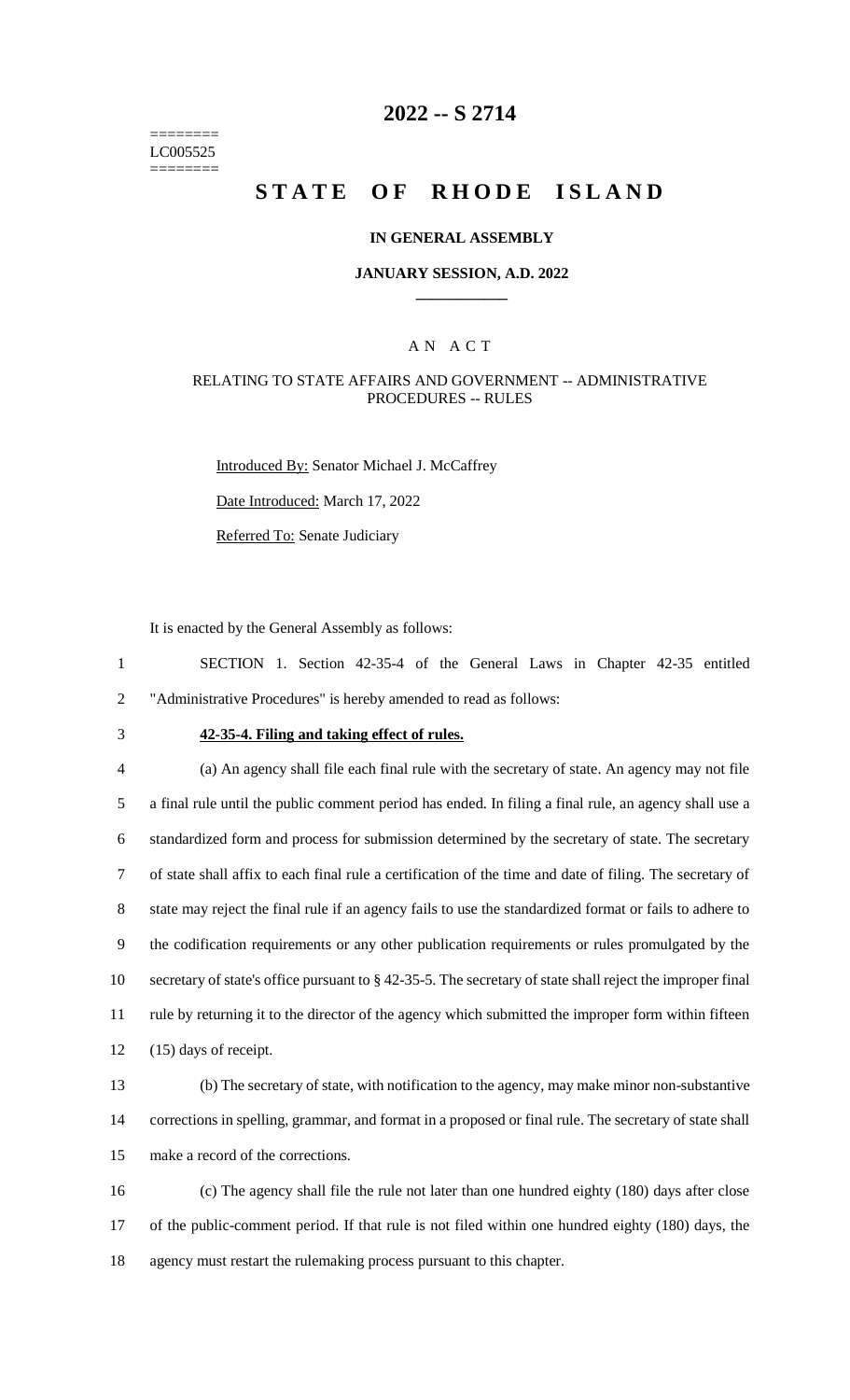| $\mathbf{1}$   | (d) A final rule filed by an agency with the secretary of state under this section must contain            |
|----------------|------------------------------------------------------------------------------------------------------------|
| $\overline{c}$ | the text of the rule and be accompanied by a record that contains:                                         |
| 3              | (1) The date the final rule was signed by the relevant agency head;                                        |
| 4              | (2) A reference to the specific statutory or other authority authorizing the rule;                         |
| 5              | (3) Any finding required by law as a prerequisite to the proposed rule or effectiveness of                 |
| 6              | the rule;                                                                                                  |
| $\tau$         | (4) The effective date of the rule; and                                                                    |
| $8\,$          | (5) A concise explanatory statement as defined by $\S$ 42-35-2.6.                                          |
| 9              | (e) Each rule hereafter shall be effective twenty (20) days after filing with the secretary of             |
| 10             | state, except:                                                                                             |
| 11             | (1) If a later date is required by statute or specified in the rule, the later date is the effective       |
| 12             | date;                                                                                                      |
| 13             | (2) An emergency rule under $\S$ 42-35-2.10 becomes effective upon signature by the agency                 |
| 14             | head and the governor, or the governor's designee;                                                         |
| 15             | $(3)$ A direct final rule under § 42-35-2.11, to which no objection is made, becomes effective             |
| 16             | thirty (30) days after publication, unless the agency specifies a later effective date;                    |
| 17             | (4) A final rule shall not be effective or enforceable until properly submitted and accepted               |
| 18             | by the secretary of state. $\frac{1}{2}$                                                                   |
| 19             | (5) No rule, promulgated in accordance with this chapter, shall become final, unless it is                 |
| 20             | approved by the general assembly, after the last agency rule making action has been completed, but         |
| 21             | prior to its filing with the office of the secretary of state, pursuant to $\S$ 42-35-4(e), but in no case |
| 22             | later than December 31 of the year it was promulgated.                                                     |
| 23             | (f) The secretary of state shall maintain a permanent register of all filed rules and concise              |
| 24             | explanatory statements for the rules. The secretary of state shall provide a copy of each certified        |
| 25             | final rule to an agency upon request. The secretary of state shall publish the notice of each final        |
| 26             | rule in the state register.                                                                                |
| 27             | SECTION 2. This act shall take effect upon passage.                                                        |

#### $=$ LC005525 ========